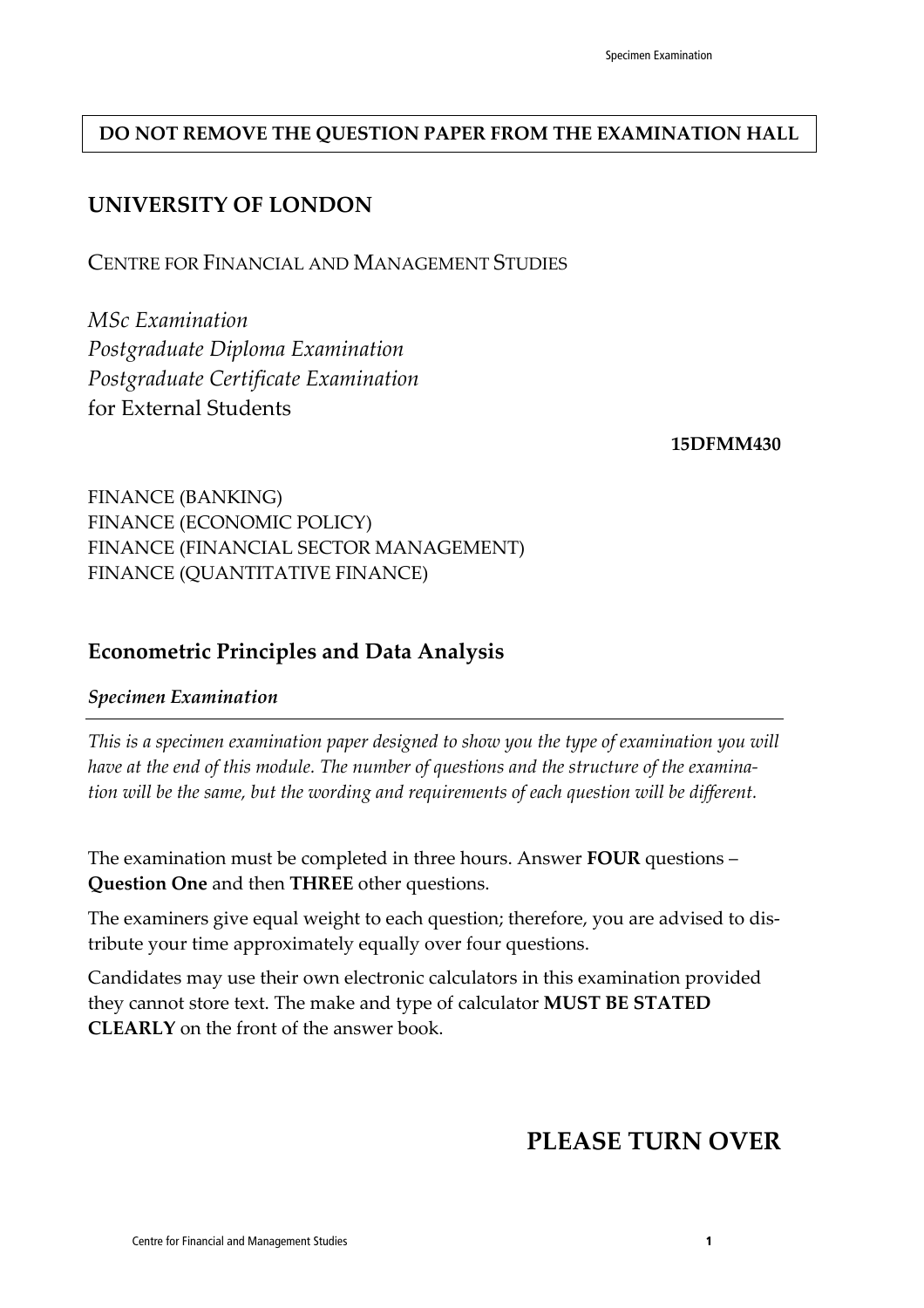## You must answer **Question One** and then any other **THREE** questions. All candidates must attempt **Question One**.

**1.** The output from estimating a single-index model for Microsoft Corporation using weekly data for the period from 1 September 2009 to 27 August 2012 is provided below. MSFT is the price of Microsoft Corporation stock, and SP is the Standard & Poor's 500 index.

|                            | <b>Dependent variable:</b>                |
|----------------------------|-------------------------------------------|
|                            | d(log(MSFT))                              |
| Constant                   | 0.000090                                  |
|                            | (0.001650)                                |
|                            | $t = 0.054359$                            |
|                            | $p = 0.956720$                            |
| d(log(SP))                 | 0.867121                                  |
|                            | (0.067407)                                |
|                            | $t = 12.863910$                           |
|                            | $p = 0.000000$                            |
| <b>Observations</b>        | 156                                       |
| $R^2$                      | 0.517967                                  |
| Adjusted R <sup>2</sup>    | 0.514837                                  |
| <b>Residual Std. Error</b> | $0.020539$ (df = 154)                     |
| <b>F</b> Statistic         | 165.4801 (df = 1; 154) ( $p = 0.000000$ ) |

#### **Table OLS estimation, sample (adjusted) 8 September 2009 to 27 August 2012**

| <b>Durbin-Watson test</b>                                      |
|----------------------------------------------------------------|
| $DW = 2.1772$ , p-value = 0.8691                               |
| data: dlmsft_c_dlsp                                            |
| alternative hypothesis: true autocorrelation is greater than 0 |

| Breusch-Godfrey test for serial correlation of order up to 2 |  |
|--------------------------------------------------------------|--|
| data: dlmsft_c_dlsp                                          |  |
| LM test = 1.6686, $df = 2$ , p-value = 0.4342                |  |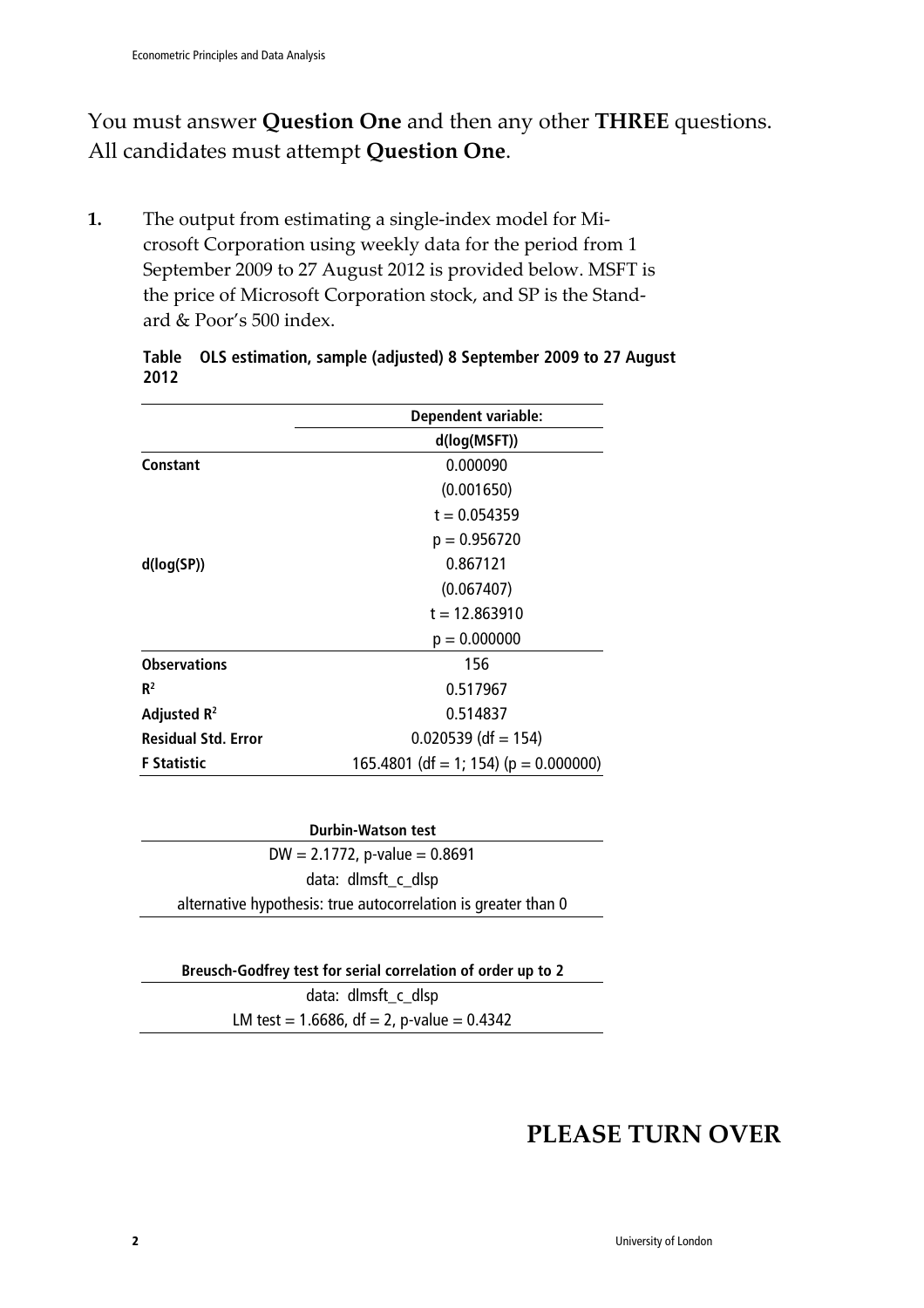| <b>Ramsey RESET test</b>                      |  |
|-----------------------------------------------|--|
| t test = 2.2191, df = 153, p-value = $0.0280$ |  |

| studentized Breusch-Pagan test            |  |
|-------------------------------------------|--|
| data: dlmsft_c_dlsp                       |  |
| $BP = 0.19081$ , df = 1, p-value = 0.6622 |  |

| Jarque - Bera Test          |  |
|-----------------------------|--|
| Test Results:               |  |
| STATISTIC:                  |  |
| X-squared: 6.4102           |  |
| P VALUE:                    |  |
| Asymptotic p Value: 0.04056 |  |
|                             |  |

- **a)** Explain the economic rationale underlying the regression equation.
- **b)** Interpret the estimated coefficients.
- **c)** Discuss the adequacy of the model with respect to:
	- **i)**  $R^2$
	- **ii)** Serial correlation
	- **iii)** Functional form
	- **iv)** Normality
	- **v)** Heteroscedasticity.
- **d)** Predict the value of the return on Microsoft stock if the market return is 2% (or 0.02). Is this forecast likely to be accurate?
- **2.** Explain **four** of the following:
	- **a)** Linear in parameters, and linear in variables
	- **b)** The method of ordinary least squares (OLS)
	- **c)** The confidence interval for a slope coefficient
	- **d)**  $R^2$
	- **e)** A consistent estimator
	- **f)** Under the assumptions of the CLRM, OLS estimators are BLUE.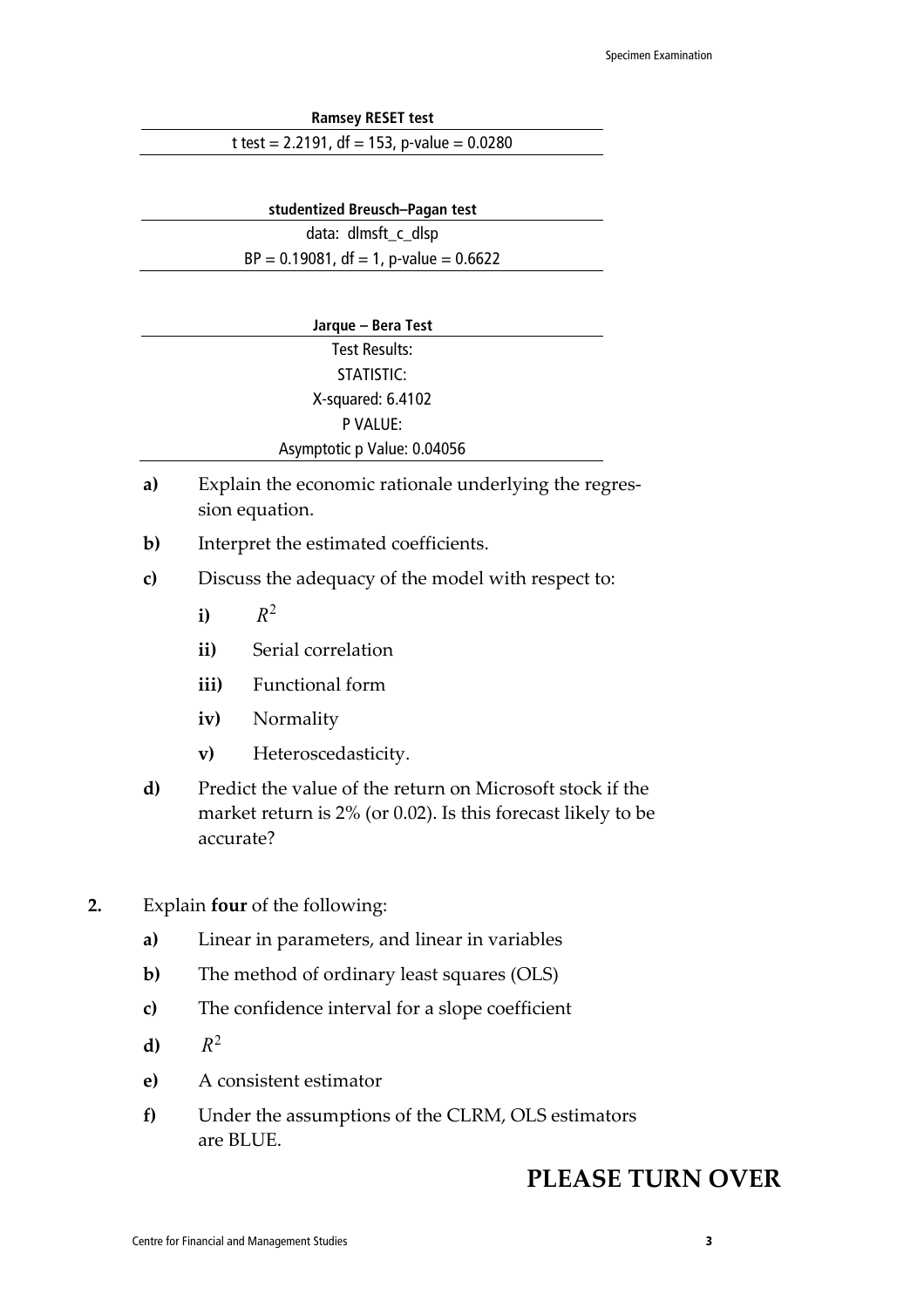**3.** Answer **all** parts of this question. Using daily data for the period 1 March 2010 to 5 April 2012 (532 observations after adjustments), the following multi-index model was estimated by ordinary least squares

$$
\hat{R}_t = -0.002 + 0.902 R_{M,t} + 0.103 R_{O,t} + 0.001 T S_t + 0.002 R P_t
$$
\n(3.1)  
\n(0.012) (0.031) (0.024) (0.002) (0.003)

 $R^2$  = 0.704 and standard errors are in parentheses.

where  $R_t$  is the daily log return on the stock of the American energy multinational ConocoPhillips,  $R_{M,t}$  is the daily log return on the NYSE Composite Index,  $R_{O,t}$  is the daily log return of the Brent crude oil price,  $TS_t$  is a term structure variable, and  $RP<sub>t</sub>$  is a risk premium variable.

Test the following null hypotheses, explaining carefully in each case the null and alternative hypotheses, the test statistic, degrees of freedom and the critical value of the test statistic.

- **a)** the intercept is zero
- **b)**  $R_t$  is independent of  $R_{0,t}$
- **c)** the coefficient on  $R_{M,t}$  is less than one
- **d**) Test the hypothesis that the coefficients on  $TS_t$  and  $RP_t$ are both zero. For your information, the following equation was also estimated using the same data and OLS

$$
\hat{R}_t = -0.0006 + 0.902 R_{M,t} + 0.104 R_{O,t} \qquad R^2 = 0.703
$$
\n
$$
(0.0004) (0.030) (0.024)
$$
\n(3.2)

(Standard errors are in parenthesis.)

- **4.** *Answer BOTH parts of this question.*
	- **a)** What is 'imperfect multicollinearity' and how might it be detected?
	- **b)** 'The theoretical consequences of imperfect multicollinearity are relatively unimportant but the practical consequences are potentially serious'. Explain and discuss this statement.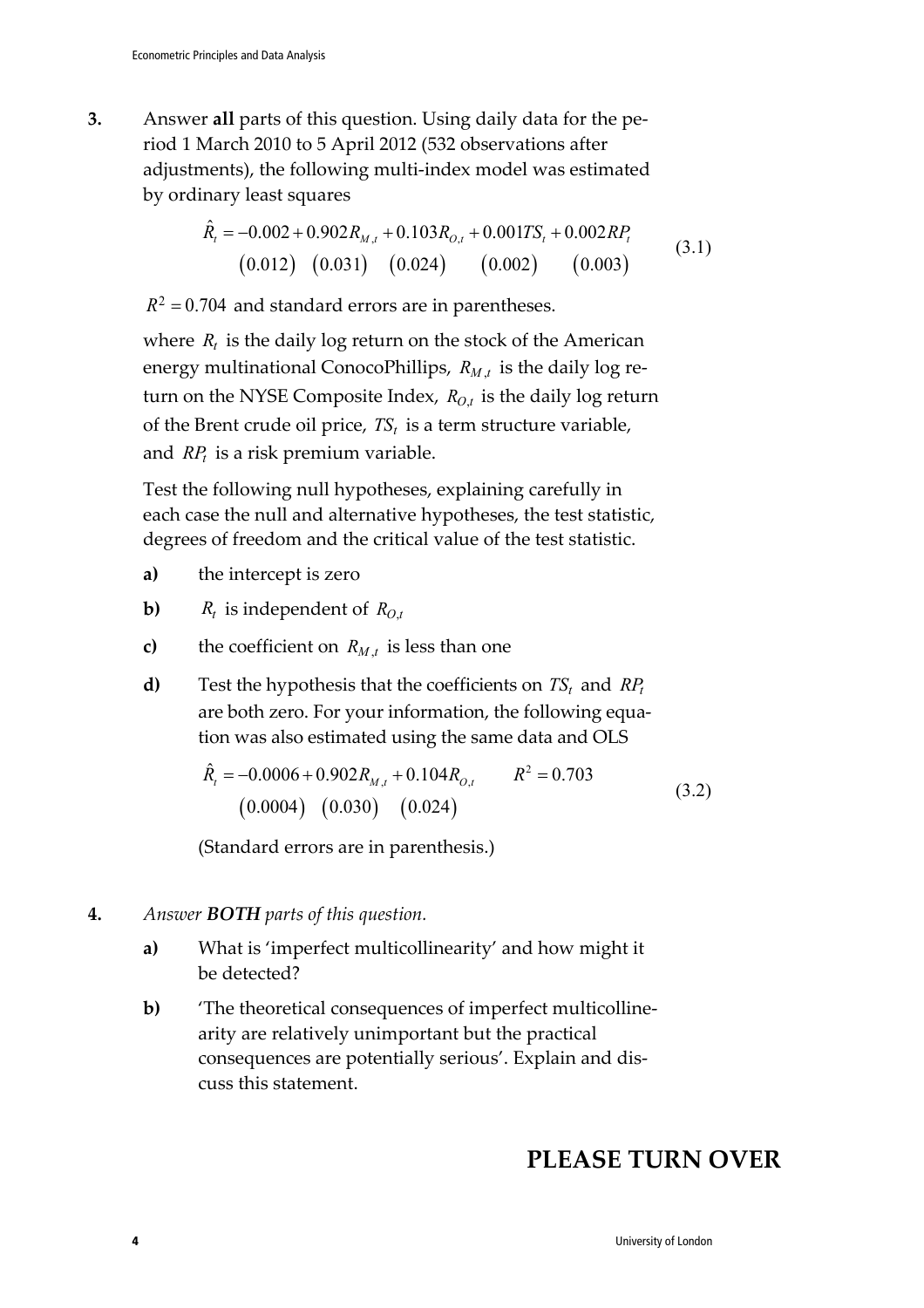- **5.** *Answer ALL parts of this question.* 
	- **a)** How might heteroscedasticity arise?
	- **b**) Explain why heteroscedastic disturbances have consequences for the validity of *t* tests and *F* tests.
	- **c)** Explain the Park test of heteroscedasticity.
	- **d)** Given

 $Y_i = \beta_0 + \beta_1 X_i + u_i$ 

where  $var(u_i) = \sigma^2 X_i^2$ 

show how this model can be transformed so that the disturbances have constant variance.

- **6.** *Answer ALL parts of this question.*
	- **a)** What is autocorrelation?
	- **b)** Why does it matter?
	- **c)** Explain how the Durbin–Watson test can be used for detecting autocorrelation.
	- **d)** For the model

 $Y_t = \alpha + \beta X_t + u_t$ 

 $u_t = \rho u_{t-1} + v_t \qquad |\rho| < 1 \qquad v_t \sim \text{IID}\left(0, \sigma^2\right)$ 

explain the steps involved in obtaining Cochrane– Orcutt estimates of the unknown parameters.

- **7.** *Answer ALL parts of this question.*
	- **a)** What is nonnormality?
	- **b)** What are the consequences for the properties of the OLS estimators if the disturbance terms are not distributed normally?
	- **c)** How would you examine whether the disturbance terms are distributed normally?
	- **d)** If there is evidence that the disturbance terms are not distributed normally, what would you do?